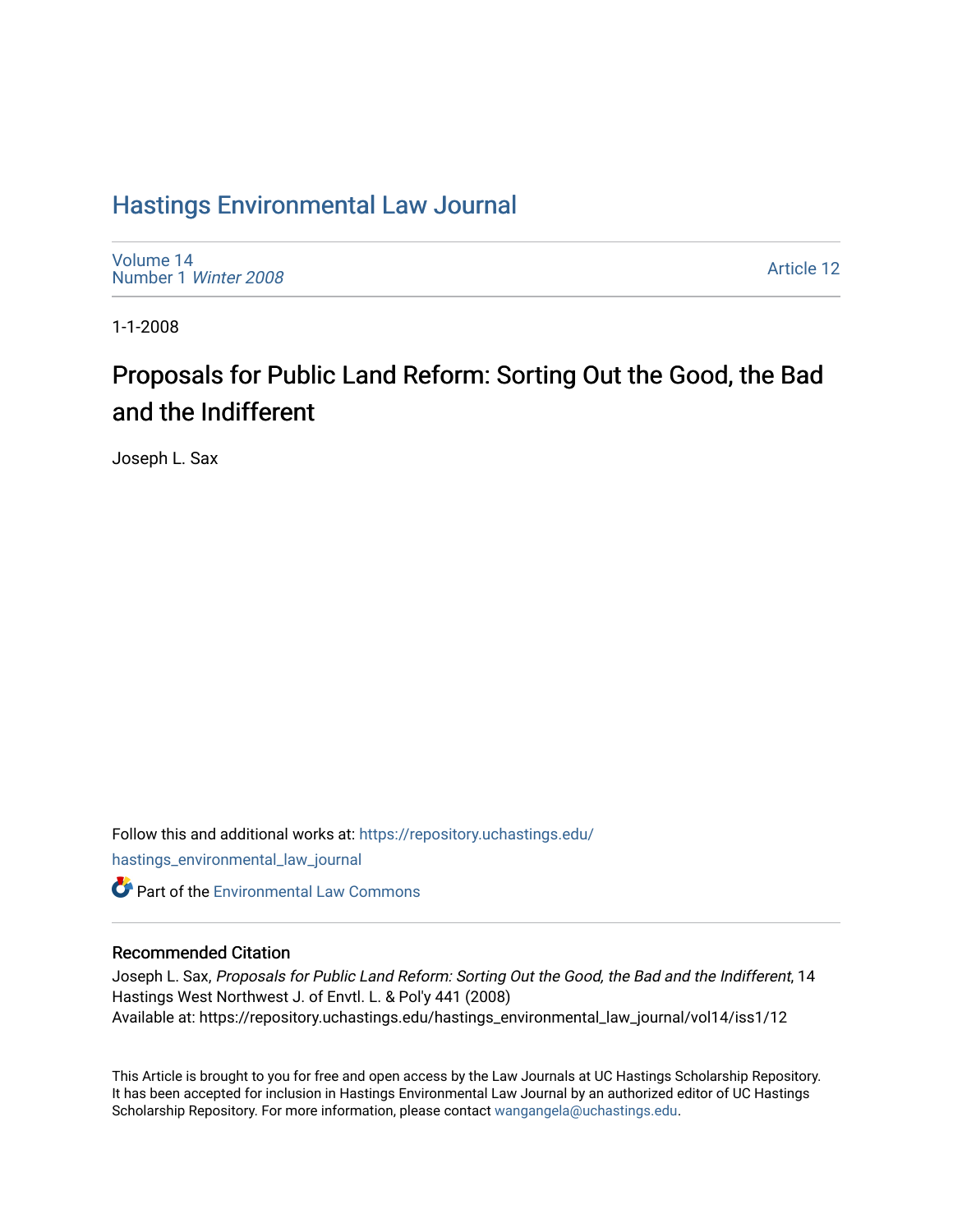## **Proposals for Public Land Reform: Sorting Out the Good, the Bad and the Indifferent**

#### *Joseph L. Sax\**

On August 1, 1995, the Subcommittee on National Parks, Forests and Lands of the House Committee on Resources held a hearing on Representative Jim Hansen's bill, H.R. 2032, $^1$  to offer to transfer the lands administered by the Bureau of Land Management (BLM) to the States in which the lands are located. That bill itself, which contains virtually no constraints on use, no limitations on sale to private interests, no provisions for public access, and which would allow resource-rich states to take lands with billions of dollars of resource value, while leaving the federal taxpayer to manage the lands in other less fortunate states, does not have much in the way of serious prospects, even in the self-described "revolutionary" atmosphere that has pervaded the Congress, and especially the house in 1995.

A graduate of Harvard College and the University of Chicago Law School, Sax worked at the U.S. Department of Justice and in private practice in Washington, D.C., and has served on the faculty at the University of Colorado, the University of Michigan, and at Berkeley. He has been a visiting professor at many universities including the University of Paris, Stanford, and the University of Utah.

He holds an honorary doctor of laws degree from the Illinois Institute of Technology, and is a member of the American Academy of Arts and Sciences. He is the recipient of many awards including the Elizabeth Haub Medal of the Free University of Brussels (Belgium), the University of Chicago Alumni Achievement Award, the American Motors Conservation Award, and awards from the U.S. Environmental Protection Agency, the National Wildlife Federation, and the Environmental Law Institute, the Audubon Society, and the Sierra Club.

This article is an outgrowth of the author's presentation at the Natural Resources Law Center of the University of Colorado School of Law conference, Challenging Federal Ownership and Management: Public Lands and Public Benefits (Oct. 11-13, 1995).

1. H.R. 2032, 104th Cong., 1st Sess. (1995).

<span id="page-1-0"></span><sup>\*</sup>Joseph L. Sax is Counselor to Secretary of the Interior Bruce Babbitt. He came to the Department of the Interior from the University of California, Berkeley, where he was the James H. House and Hiram H. Hurd Professor of Environmental Regulation. Sax has written extensively on Western public land and water issues, national parks, the public trust doctrine, and the "takings" clause of the Constitution. He is author or co-author of a number of books, including *Legal Control of Water Resources,* and *Mountains Without Handrails: Reflecting on the National Parks*, and of more than a hundred articles on natural resources and property rights in both scholarly and general interest journals. Among his most recent articles is a study of the U.S. Supreme Court opinion in Lucas v. South Carolina Coastal Council, *Property Rights and the Economy of Nature*, which appeared in the Standford Law Review in 1995.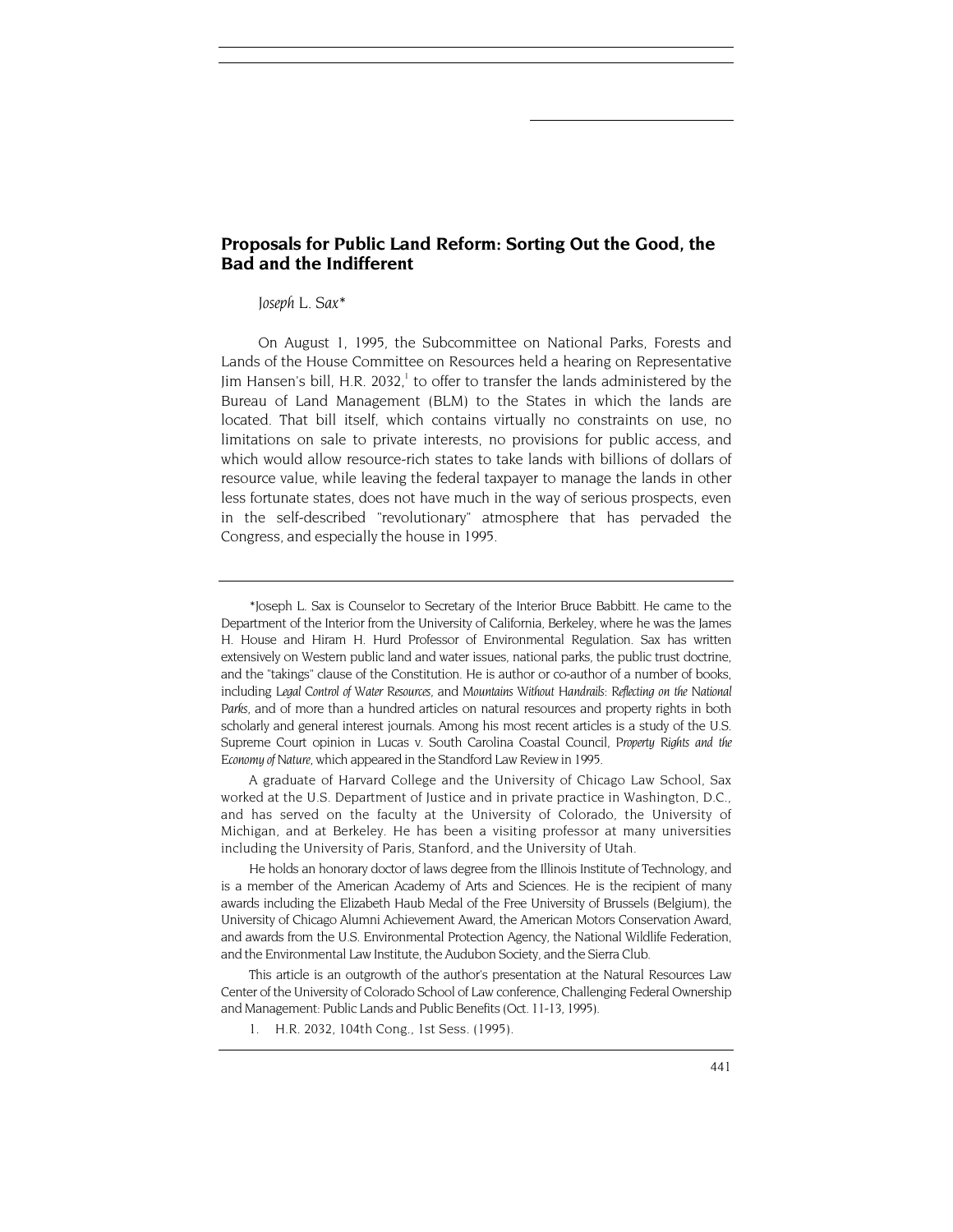Like the proposal associated with Interior Secretary James Watt a dozen or so years ago,<sup>[2](#page-2-0)</sup> which faced as western subsidized resource users contemplated the prospects of sales of BLM lands to profit-maximizing foreign investors unlikely to continue subsidizing local commodity users of the federal lands, the Hansen bill has taken a rapid downward slide in the political marketplace. It is only one of a variety of bills in various stages in the Congress, including a bill to establish a commission to look at decommissioning national parks,<sup>3</sup> a pervasive public land review commission,<sup>4</sup> and a proposal to sell off National Forest Service land on which as many as 137 ski resorts are located.<sup>5</sup>

Shortly after the introduction of the Hansen bill, Ted Stewart, Utah's Department of National Resources director, told the Utah press that the state could not afford to manage the BLM lands the way the federal government would require under a transfer. "[t]he state could probably make an argument that it could manage the lands more effectively than the BLM - but only if the lands came free of environmental 'encumbrances' and were allowed to be managed for . . . develop[ment]."<sup>6</sup> The reality he said is that "Congress is never going to relinquish BLM lands without promises from the states that those lands will be protected," and "[i]f the state were to manage BLM lands in Utah under those requirements, it would likely lose millions of dollars annually.["7](#page-2-5) "State officials are so disinterested in Hansen's proposal," the press reported, "that they terminated a cost-benefit study . . .."<sup>8</sup>

For all its obvious difficulties, and its repeated failure to become reality, the dream of federal land disposition to the western states (sometimes erroneously described as giving the western lands back to the states) is remarkably persistent. When I went back to read Bernard DeVoto's famous 1947 article, *The West Against*  Itself,<sup>[9](#page-2-7)</sup> I was not surprised to see the parallels between his description of the sagebrush agenda of a half century ago, and that which has emerged in the 104th Congress of 1995. DeVoto described a plan for "[d]istribution of all the Taylor Act grazing lands . . . to the individual states as a preliminary to disposing of them by private sale."<sup>10</sup> He even noted a proposal to sell the Central Valley Project to California, another idea that has returned in similar form today.<sup>11</sup>

<span id="page-2-0"></span><sup>2.</sup> Executive Order 12348 (Feb. 25, 1982). *See generally* B.D. Gardner, *The Case For Divestiture, in* RETHINKING FEDERAL LANDS (S. Brubaker ed., 1984).

<span id="page-2-1"></span><sup>3.</sup> H.R. 260, 104th Cong., 1st Sess. (1995).

<sup>4.</sup> S. 1151, 104th Cong., 1st Sess. (1995).

<span id="page-2-3"></span><span id="page-2-2"></span><sup>5.</sup> H.R. 2491, 104th Cong., 1st Sess. (1995) (Budget Reconciliation Act) (this provision was withdrawn by the leadership before the bill was sent to the President).

<span id="page-2-4"></span><sup>6.</sup> Jerry Spangler & Brent Israelson, *Utah Not So Eager to Grab BLM Land*, Deseret News, Sept. 4, 1995, at A1.

<span id="page-2-5"></span><sup>7</sup>*. Id.*

<span id="page-2-6"></span><sup>8</sup>*. Id.*

<span id="page-2-7"></span><sup>9.</sup> Bernard DeVoto, *The West Against Itself*, Harper's, Jan. 1947, at 231.

<span id="page-2-8"></span><sup>10</sup>*. Id.* at 248.

<span id="page-2-9"></span><sup>11.</sup> Alex Barnum, *Farmers Seek Control of Water Assets*, S.F. Chron., Aug. 4, 1995, at A1.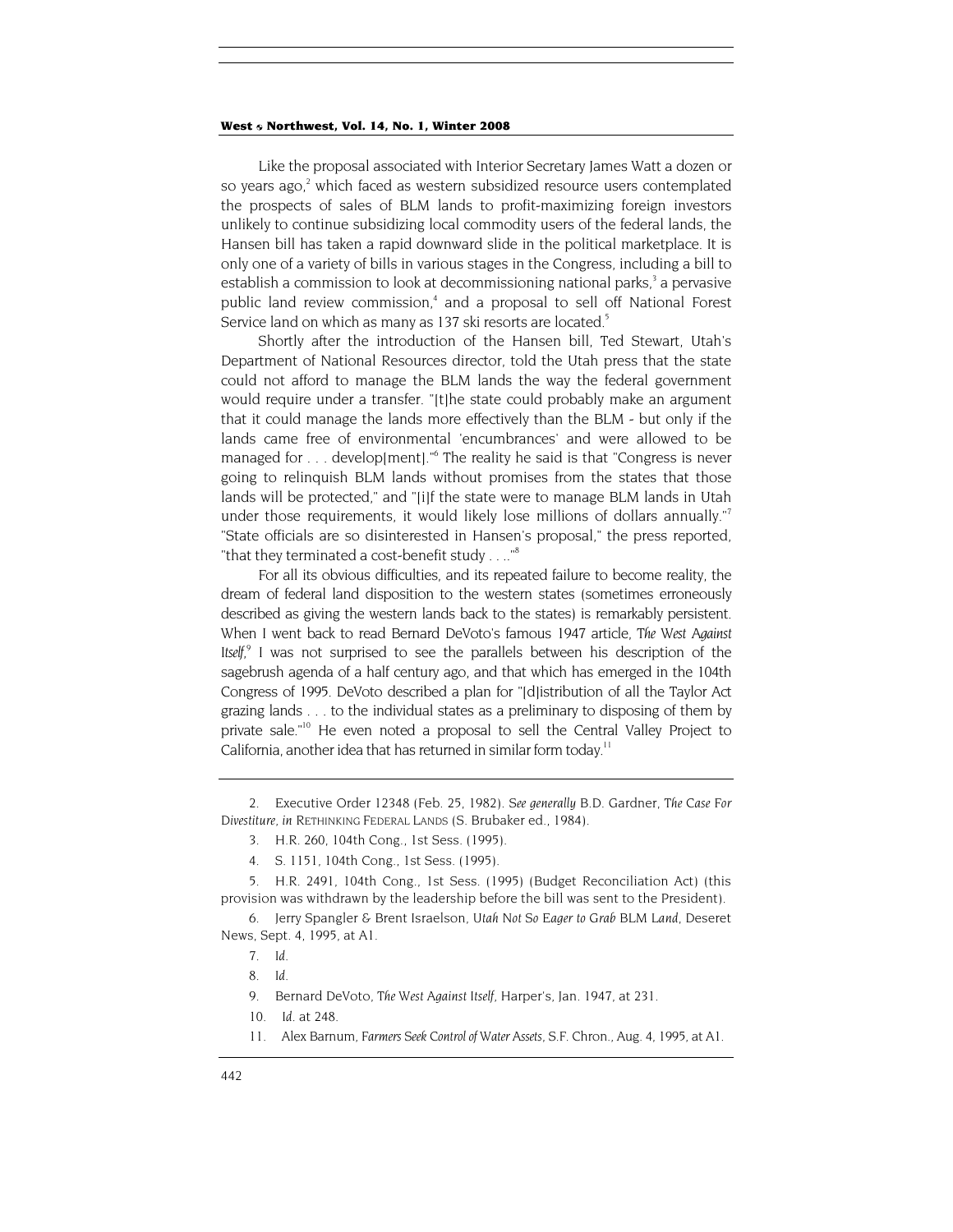The message seems to be the familiar one that nothing really changes, and that resource plunder is a permanent theme of western land politics. Certainly it is one element in the perennial public-land/states-rights debate. Maximizing the acreage devoted to resource development, with minimal regulation, is an enduring theme; and state ownership and management (often as a prelude to disposition) has routinely been thought the best route to that end.

Without diminishing at all the importance of that traditional theme, I would like to suggest that there is also a new dimension to the public land debate, and that the familiar elements in proposals like the Hansen bill are only part of a much larger drama that is being played out in the public policy arena. The larger show is not just about resource exploitation nor is it just about the public lands. It extends to a variety of matters that have been put on the agenda of the 104th Congress, beginning in January of 1995: the battle over the Environmental Protection Agency and its legislation, regulatory reform, reauthorization of the Endangered Species Act, controversy over wetlands regulation, and the various legislative proposals proffered at the behest of the property rights movement.<sup>12</sup>

The larger question is how we are to deal with lands and waters that are simultaneously claimed for competing purposes—both to serve developmental interests and to continue (or be restored) to provide natural services, such as wildlife habitat. Bluntly put, the question is what we are to do about the tree that is at once wanted as lumber and as essential habitat for nesting birds?

The issue has perhaps been most candidly put by Senator Conrad Burns of Montana, who has introduced a facially neutral bill to establish a Commission to review and report on both administrative and ownership changes for the public lands.<sup>13</sup> While the Burns bill advertises itself as an objective look at the public lands, it has a variety of elements that suggest it would not be a replay of the serious, analytical effort of the Public Land Law Review Commission (PLLRC) of the 1960s.<sup>14</sup>

For example, the Burns bill calls for proposed implementing legislation to be put forward, which need not be the draft proposed by the Commission, and requires that bill to be put on a congressional fast track, which would mean limited referral, discharge from congressional committee, prohibition on amendment, and limitation on debate. The model is that of military base closings, which was devised to prevent congressional efforts to pick favored local facilities and exempt them from the base closing process. No such express ride through Congress is appropriate for the national review of public land policy. By contrast the PLLRC report was under consideration for half-a-dozen years before legislation, in particular the Federal Land Policy and Management Act of 1976 (FLPMA), $15$  finally evolved from it.

<span id="page-3-0"></span><sup>12.</sup> H.R. 925, 104th Cong., 1st Sess. (1995) and S. 605, 104th Cong., 1st Sess. (1995).

<sup>13.</sup> S. 1151, 104th Cong., 1st Sess. (1995).

<span id="page-3-2"></span><span id="page-3-1"></span><sup>14.</sup> ONE THIRD OF THE NATION'S LAND - A REPORT TO THE PRESIDENT AND TO THE CONGRESS BY THE PUBLIC LAND LAW REVIEW COMMISSION (1970).

<span id="page-3-3"></span><sup>15.</sup> Federal Land Policy and Management Act of 1976, 43 U.S.C. §§ 1701-84 (1994).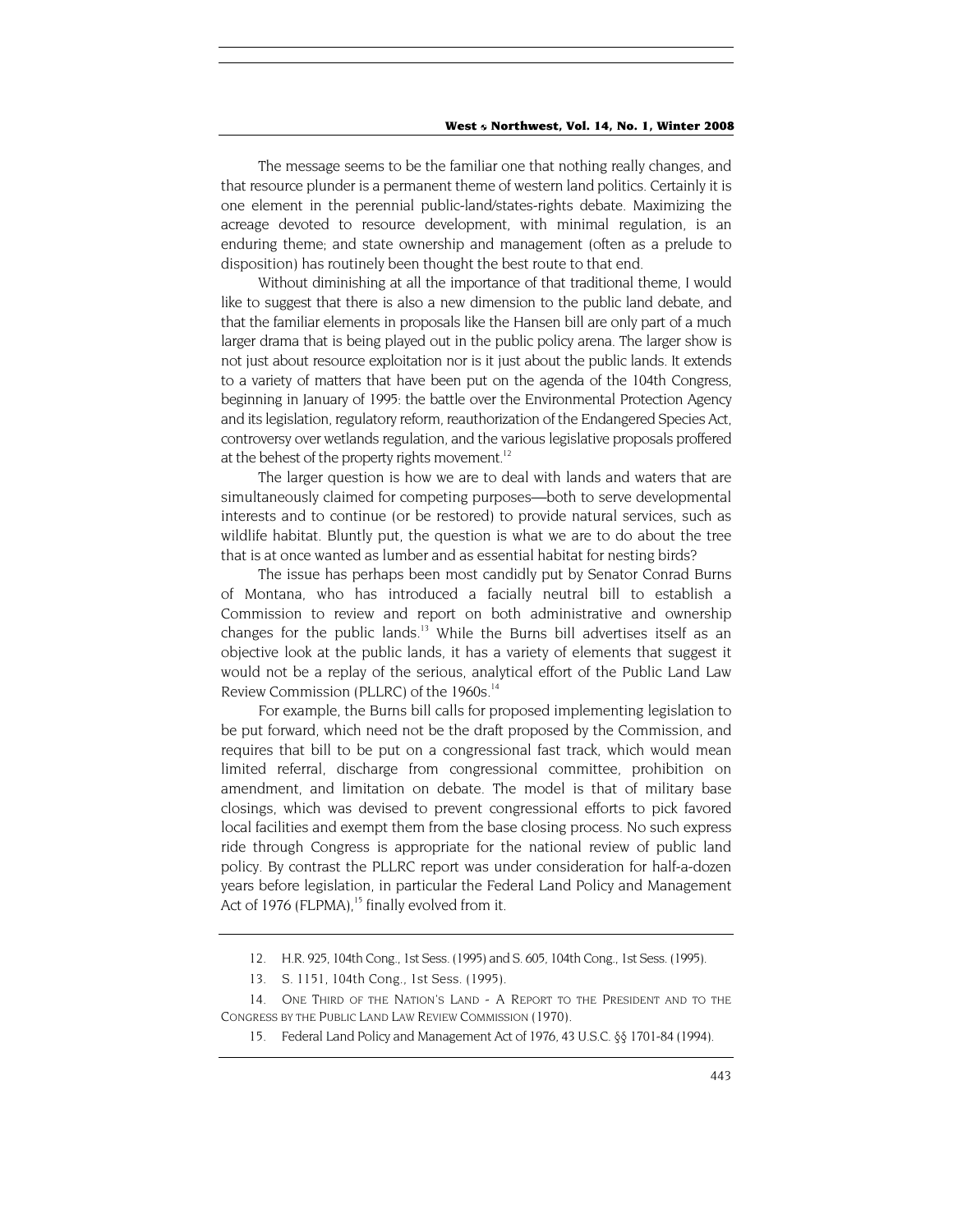The composition of the Commission proposed in the Burns bill,<sup>16</sup> in contrast to the PLLRC, is unlikely to be politically balanced. Six of its nine members are to be appointed by Congress, and only three by the President. Another indicator that the Burns bill has a built-in agenda is that it already incorporates a series of quite specific conclusions that would ordinarily be put to a study commission as items for consideration, such as a directive to reduce administrative and management costs by 50%; a mandate about how land management plans may be challenged (on site-specific actions, rather than on the plan itself); and a directive describing how the administrative appeals process is to work. The PLLRC, by contrast, was given a broad, and open-ended charge to provide "a comprehensive review of [the public land] laws and the rules and regulations promulgated thereunder and to determine whether and to what extent revisions thereof are necessary."<sup>[17](#page-4-1)</sup>

Perhaps the most significant fact about the bill lies in the statement which Senator Burns made in introducing it. He contrasted the recent emphasis on environmental protectin, conservation and nonconsumptive uses of the public lands with earlier legislation that emphasized commodity production and development. Current public land laws, he indicated, have upset the preexisting balance of uses, and efforts to utilize the lands for commodity purposes have been brought to a halt in the face of demands that they be left to provide more environmental benefits and services. He said: "Instead of fulfilling a widely supported and legally established goal of providing products and services from our public lands under the reasonable requirements of sustained yield and multiple uses, we have natural resource management gridlock."<sup>18</sup>

I believe Senator Burns has identified the new issue that has come to dominate conflict over public land policy. It is not simply profit-maximizing by commodity users; nor is it a special love for state government as somehow better or closer to the citizen, though both those issues continue to be present. What has changed is the presence of a new and deeper conflict over the allocation of the public lands to the competing demands made upon them.

That issue has become especially pointed in recent years because the established way of dealing with the problem is no longer sufficient to the task, if it ever was. As to the public lands, for more than a century—indeed from the very first days of the withdrawal and reservation of federal forest, park, and refuge land—the operative assumption has been that different purposes and different needs could be achieved by setting aside distinct enclaves, each with its own stated purpose. The unstated assumption of an enclave theory, however, is that since a particular interest or value has been protected in one place that it need not be attended to elsewhere. That is the view, for example, that because wildlife is protected in a refuge or in a park, other lands need not be managed for the maintenance of wildlife habitat.

<span id="page-4-0"></span><sup>16.</sup> S. 1151, 104th Cong., 1st Sess. (1995).

<span id="page-4-1"></span><sup>17.</sup> Pub. L. No. 88-606, 78 Stat. 982 (1964).

<span id="page-4-2"></span><sup>18. [4]</sup> Cong. Rec. S12242 (daily ed. Aug. 10, 1995) (statement of Sen. Burns).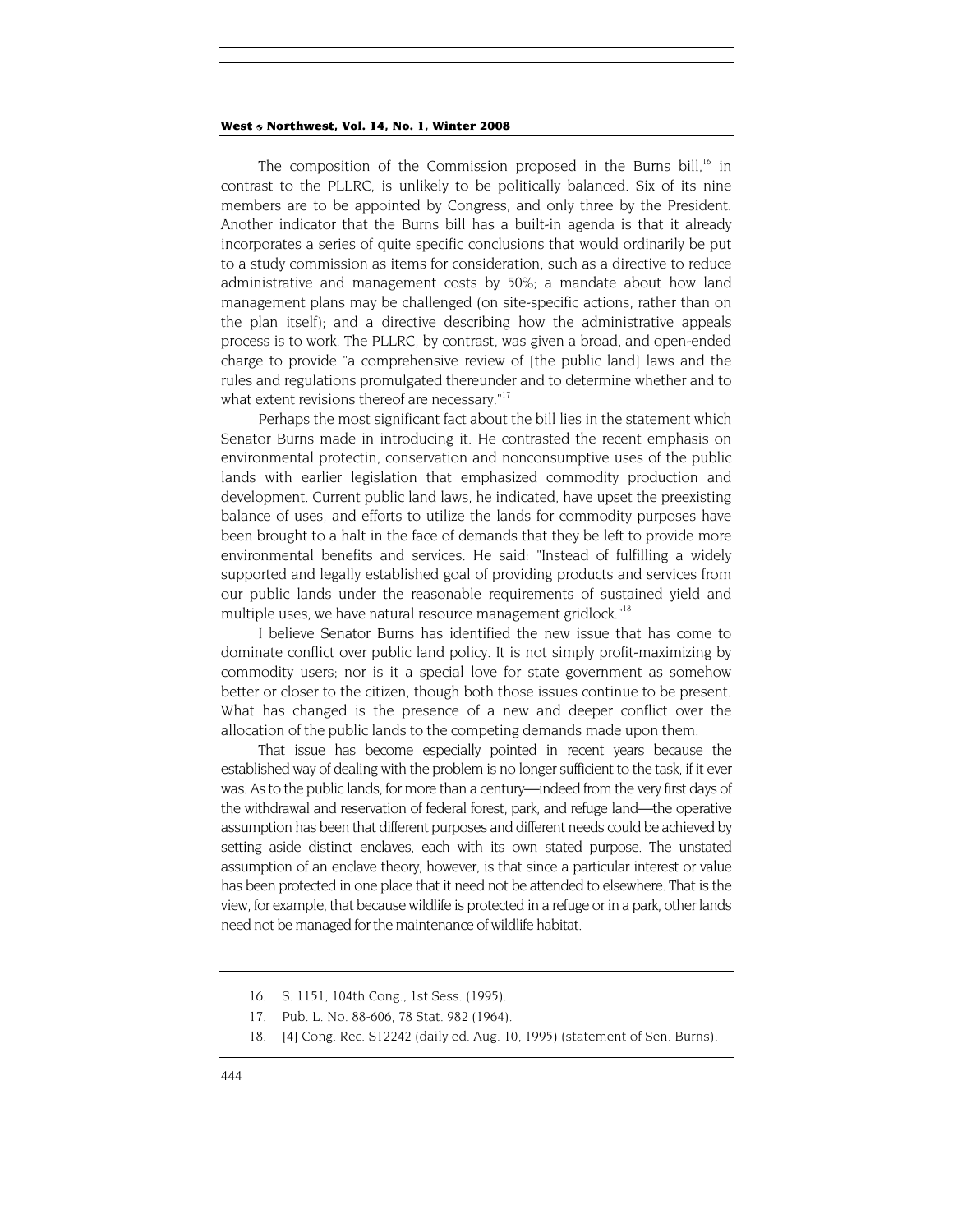Under enclave management, every interest has its own space, often won at great expense of effort. The crucial question under enclave management is where the national park boundary is drawn, or whether land shall be in a park or a national forest. But once the battle is over and the line drawn, the negative imperative of such parcelization comes into play. What you have not won for your categorical enclave is not mandated to be managed for your purposes.

As long as the enclave approach dominated public land policy, for the most part peace reigned. To be sure, it was never a satisfactory approach from an ecological point of view. The physical consequences of the enclave theory were visible, for example, in forests cut right up to the park boundary. Similarly, a park official, until quite recently, would not ordinarily think it appropriate to concern himself with the planning process in an adjacent national forest even though that planning might involve activities such as oil and gas developments that could or would affect park wildlife. Moreover, there was no necessary relationship between enclave boundaries and ecological goals, such as preserving biological diversity.

The various legislative embodiments of multiple use nibbled at the edges of this approach, but never fundamentally challenged or undercut it. For the most part, the 1960 Multiple Use Sustained Yield Act<sup>19</sup> only codified the preexisting reality, that the national forests were not solely to be allocated to commodity use (though they continued to be used primarily for timber harvesting). The more elaborate multiple use mandates of FLPMA<sup>20</sup> and the National Forest Management Act in  $1976<sup>21</sup>$  were more environmentally sensitive, but they moved away only slightly from the "discrete pieces" approach that underlies enclave planning. To the extent that there are issues of "critical environmental concern," FLPMA anticipates that distinct areas shall be designated and set aside to be protected. In the same rather laconic spirit, the statute provides that planning "shall provide for compliance with applicable pollution control laws."<sup>22</sup> The notion that critical environmental concerns may be pervasive, rather than discrete, does not inform the mid-1970s generation of public land legislation, despite the fact that the Endangered Species Act had been enacted several years earlier.<sup>23</sup>

Similarly, under the older approach, a sharp line was drawn between private and public land, and between federal and local/state government areas of responsibility. The very notion of federal land use law has been anathema to the Congress, and even rather moderate efforts to craft national park protection bills by some sort of compatibility regulation of adjacent lands whose uses were affecting parklands has been repeatedly rejected by Congress as a form of unwanted federal zoning.<sup>24</sup> All these elements of conventional policy reveal the enclave mentality in its starkest form.

23. 16 U.S.C. §§ 1531-44 (enacted Dec. 28, 1973).

<span id="page-5-0"></span><sup>19. 16</sup> U.S.C. §§ 528-31 (1994).

<span id="page-5-1"></span><sup>20. 43</sup> U.S.C. §§ 1701-84.

<span id="page-5-2"></span><sup>21. 16</sup> U.S.C. §§ 1600-87.

<span id="page-5-3"></span><sup>22. 43</sup> U.S.C. §§ 1712(c).

<span id="page-5-5"></span><span id="page-5-4"></span><sup>24</sup>*. See, e.g.,* Joseph L. Sax, *Helpless Giants: The National Parks and the Regulation of Private Lands*, 75 Mich. L. Rev. 239 (1976).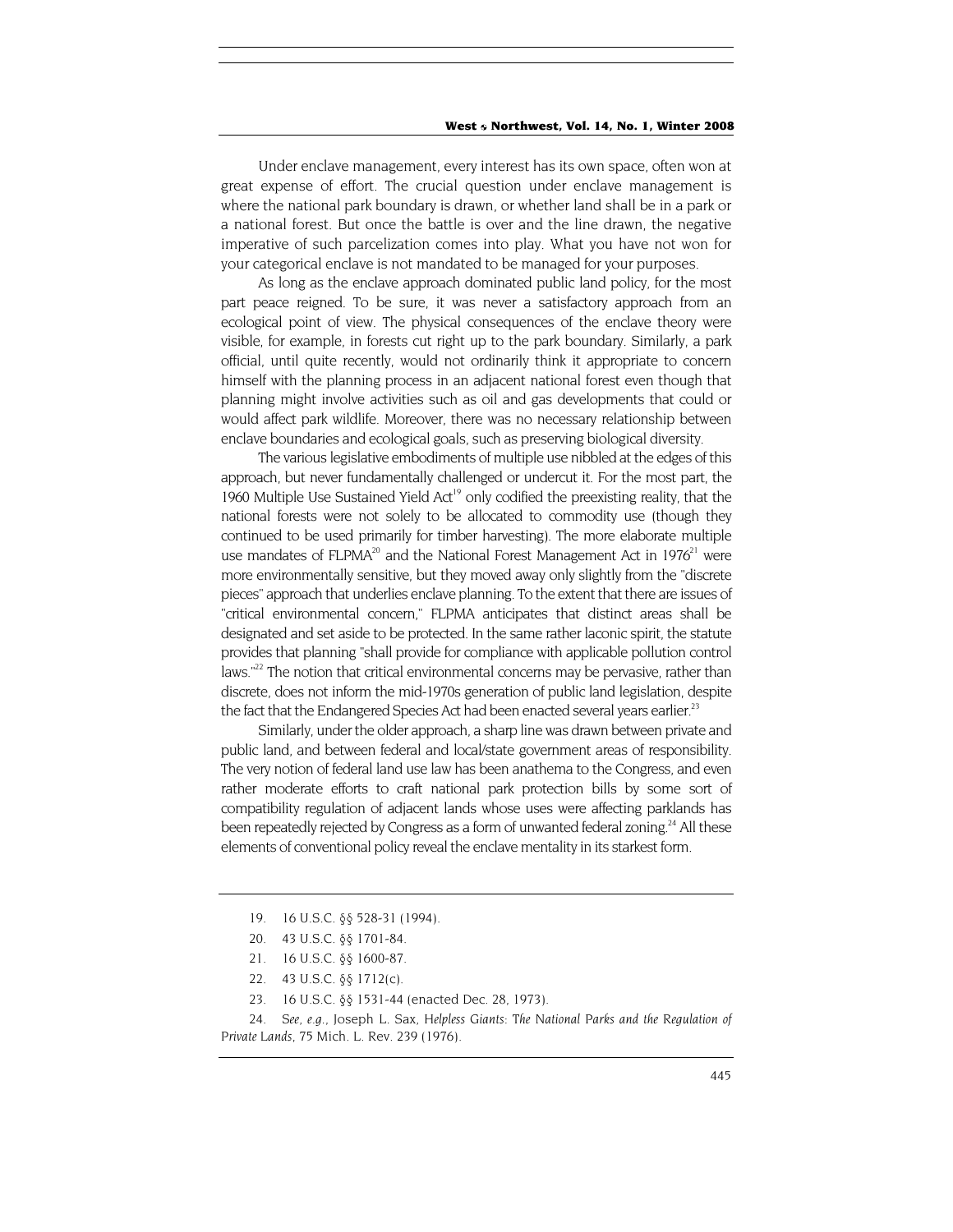Several things might be observed about enclaves, which helps to explain their appeal and persistence as an approach. Like all "bright line" rules and approaches, they make things clear. You know where you stand; you know what you can do, and what is none of your business. Moreover, you have a clear sense of the physical scope of your victory or your defeat in the political arena. If you have fought over adding 1,000 acres to a park, that 1,000 acres definitively measures your achievement.

On the other hand, just about everything about enclaves is at odds with just about everything about protecting natural systems. As we began to become concerned about protection of natural systems, we found ourselves with a dysfunctional federal land infrastructure. We had in effect created a system of rights and expectations that was poorly attuned to our emerging goals. That is not to say that everything had worked as badly as possible, primarily because a great deal of western land (whatever its category) was largely undisturbed through most of the nineteenth and the twentieth centuries. It hardly mattered that a park was surrounded by forests, or even private land, so long as those nearby lands were largely uncut, ungrazed and unmined, as many were. Moreover, where enclaves were more or less congruent with natural boundaries, such as a discrete river basin segment or landscape, they allowed effective protection of a coherent part of a natural system.

The first significant step away from enclave theory, though certainly not in any conscious way, was what may be called overly planning, as illustrated by the Wilderness Act. $25$  That law created a management prescription which could be laid over any sort of designated federal land, regardless of its enclave character—a park, a national forest, a BLM area—and then that place would be managed according to wilderness principles.

The next step, again certainly not one that was consciously taken, was habitat, formalized in the critical habitat, designation under the Endangered Species Act.<sup>26</sup> Again, the format is overlay, but this time the designation is driven by scientific data rather than legislative line-drawing, and it can cover public and private land. The habitat overlay trumps not only previous enclave designations for federal land management, but encompasses private as well as public land. It fundamentally shifts attention away from the enclave. Instead, it describes an area for which a specified management prescription is appropriate based on its natural qualities and possibilities, and it sets a management prescription whose purpose is to maintain various natural processes that are required to assure the viability and recovery of protected species.

The meaning of these changes is that the central issue for the public land is no longer, as it once was, whether a given place shall be open to mining and grazing, or set aside as a refuge, or committed to use as a ski resort. It is rather how to mediate between the new sort of demands arising out of tension between what I have elsewhere called "the economy of nature,"<sup>27</sup> that is, a demand that land provide

<span id="page-6-0"></span><sup>25. 16</sup> U.S.C. §§ 1131-36.

<sup>26. 16</sup> U.S.C. § 1533(b)(2).

<span id="page-6-2"></span><span id="page-6-1"></span><sup>27.</sup> Joseph L. Sax, *Property Rights and the Economy of Nature: Understanding* Lucas v. South Carolina Coastal Council, 45 Stan. L. Rev. 1433, 1442-46 (1993).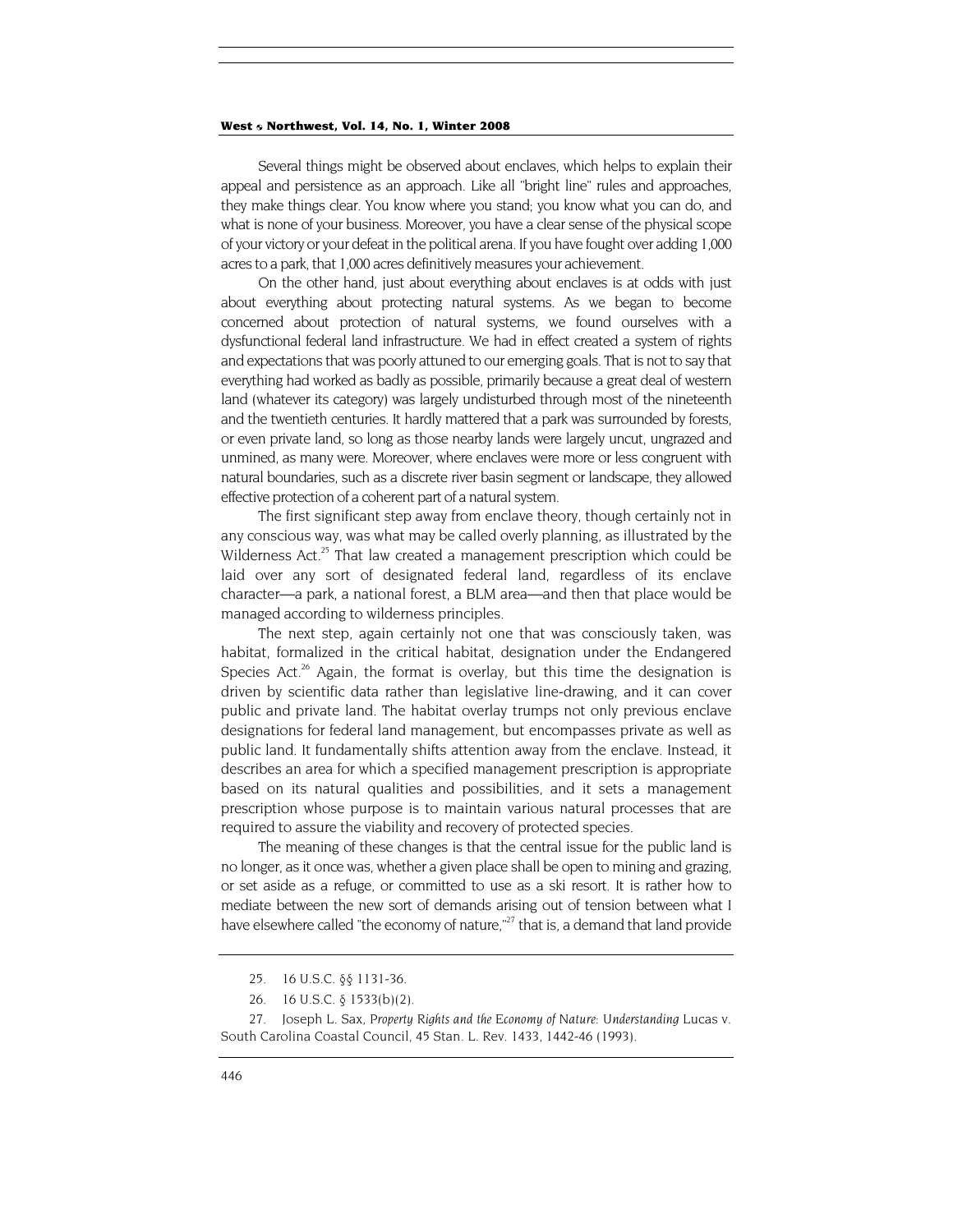natural services, such as habitat for birds or bears, on the one hand, and the more traditional demands such as commodity and recreational use, the conventional developmental economy, on the other. Not long ago, either the demands of the conventional economy alone had to be met (in a national forest which was committed to timber harvesting, notwithstanding its declining population of owls, for example), or it was assumed that while the conventional economy could be served in the forest, the economy of nature in the form of the owls' needs, would be met elsewhere, in some designated enclave. Similarly, one river would be dewatered to meet the needs of the conventional economy, while it was assumed that others would meet the needs of fishermen, and preserve aquatic species.

The significance of the change away from distinct enclaves as our management prescription for the public lands can hardly be overstated. Once it is accepted that preservation of natural processes is not to be limited only to a discrete category of "preservation" enclave lands, but is an obligation borne by lands that have been in the developmental economy, some very important changes are necessarily going to take place. After all, the essence of the developmental economy is to replace natural processes and largely to terminate them: forests and grasslands become farmland; indigenous mammals are replaced by grazing cattle and sheep; aquatic systems are dried up and rivers become sources of irrigation and drinking water. The economy of nature demands some level of reversal to a preservation state and giving up their commodity and developmental values.

What does all this say about the debate over public land policy? It says that the old arrangements are not holding. The victories commodity users won by having certain enclaves carved out from preservation-type designations are no longer insulated from the claims of the economy of nature. Neither can interests rely on the managerial agencies to accommodate their needs. Because of the intervention of courts, and the interpenetration of mandates generated by environmental laws, agencies are no longer nearly as much the masters of the lands they manage as they once were. The old politics may still govern some issues, as has been the case with mining or grazing fees, but for many issues that is distinctly no longer the case.

The new situation means that commodity users are looking for new ways to unburden themselves from the environmental obligations that are being imposed on all the public lands. This search, in my opinion, explains in large part why there has been a resurgence of interest in various proposals for getting the public lands out of federal control. Ironically, however, most of the proposals that have been put forward would not achieve what their proponents seek even if they were enacted as they stand.

The reason is that neither disposition of public lands to the states, nor even sale by the states into private ownership, would lift the obligation of laws like the Endangered Species Act. That law follows the land anywhere and everywhere, whatever its designation and whatever its ownership. Not surprisingly, bills to weaken the Endangered Species Act have been prominent during the 104th Congress.<sup>28</sup>

<span id="page-7-0"></span><sup>28</sup>*. See, e.g.,* H.R. 2275, 104th Cong., 1st Sess. (1995) and S. 768, 104th Cong., 1st Sess. (1995).